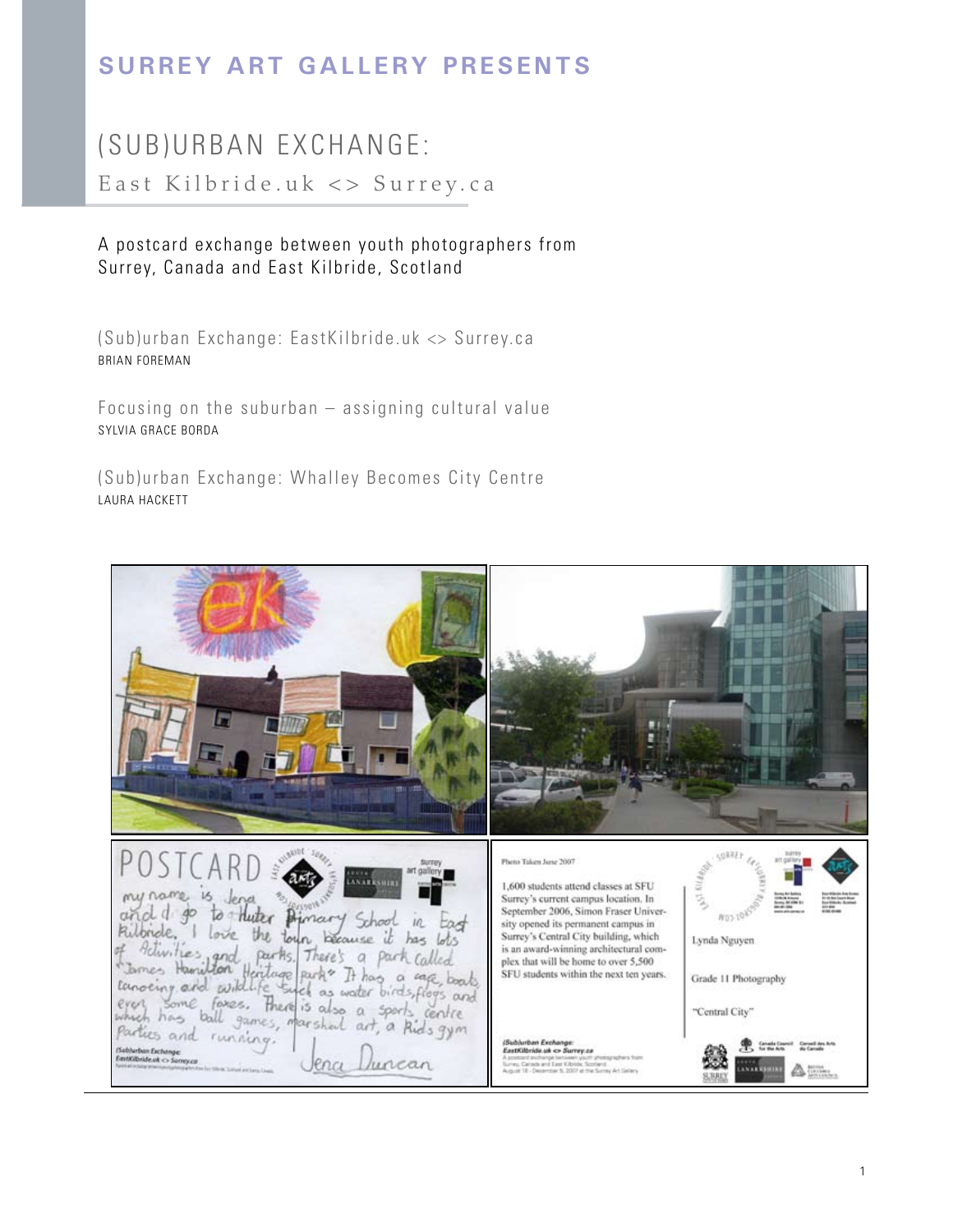# (Sub)urban Exchange:

For 150 years postcards have preserved and exchanged images of landscapes. Saved as souvenirs, they recall what was considered beautiful or important in specific locations. Artist Sylvia Grace Borda, an avid collector of postcards, approached the Gallery with an idea for an exchange project between youth from Surrey, Canada and East Kilbride, Scotland, two cities with surprisingly similar characteristics. This exhibition presents the contemporary postcards produced by these students exploring the physical and social geography of these two cities.

East Kilbride shares with Surrey modern town planning, rapid densification and redevelopment. Both cities are also witnessing changes in their cultural demographics. Teacher Laura Hackett of Surrey's Enver Creek Secondary School joined with project artist Sylvia Grace Borda, to work with students to create contemporary postcards, videos, and a blog (www.ek2surrey.blogspot.com) where students exchanged information, ideas, experiences and images about their two cities.

Students from Surrey's Enver Creek Secondary School focussed on the transformation of the Whalley



Photograph Collection 180.7.02



neighbourhood. They used digital photography to create their own versions of the 'scenic' photographic postcard. Their photographs capture a time of change of what was once Whalley's Corner, a village centre in an agricultural municipality, into an urbanized city through densification, redevelopment and contemporary architecture. Whalley Town Centre, one of six town centres in Surrey, is now emerging as Surrey City Centre, Surrey's 'downtown'. Inspired by Sylvia Grace Borda, students learned how to rethink



photograph courtesy of Laura Hackett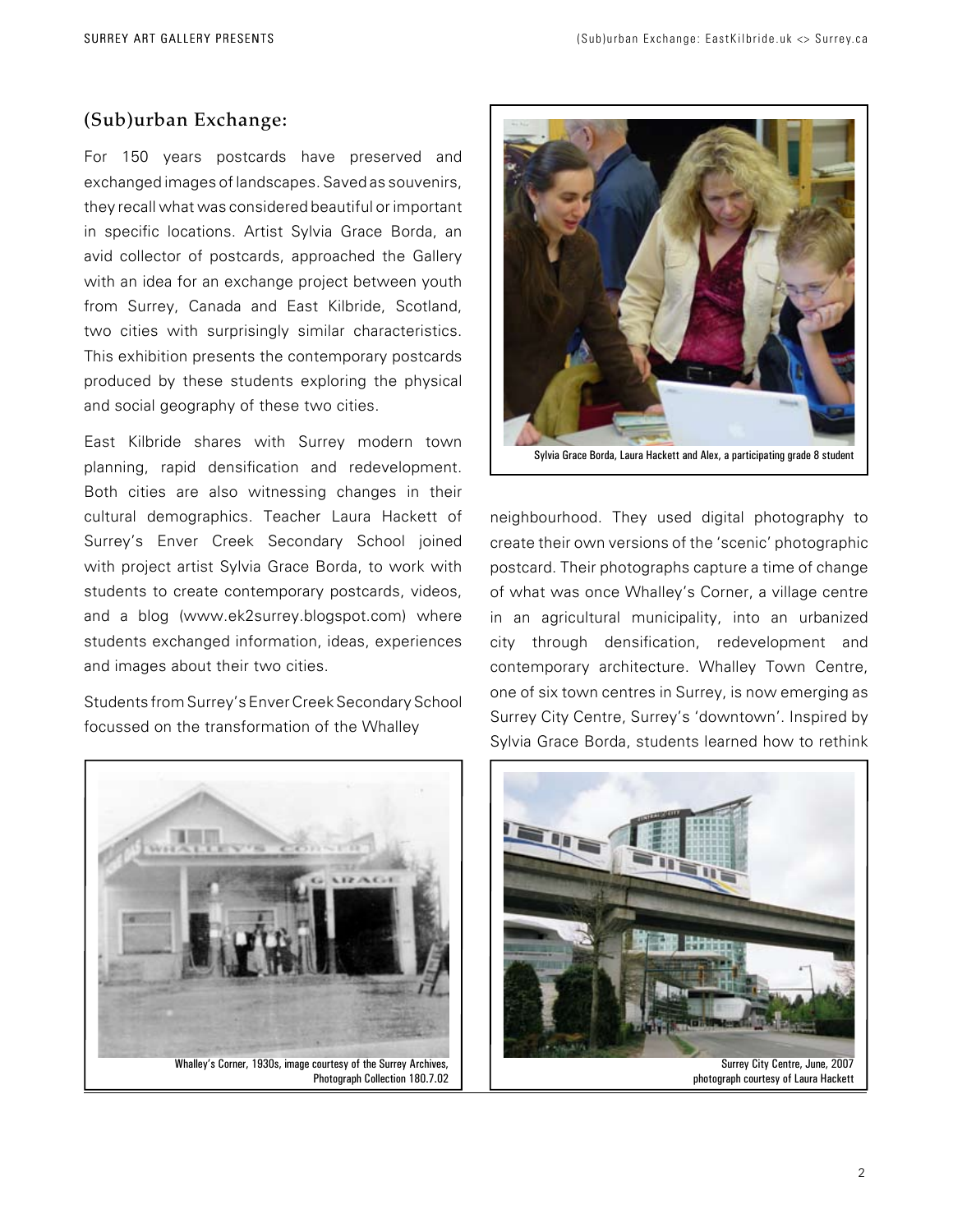and image their local environment. Borda knows Surrey well as a result of her 2004 digital photography project Every Bus Stop in Surrey, a component of which is also being presented in the exhibition.

The parallel project in Scotland, led by Borda as an artist in residence, engaged students in considering the changes occuring now in East Kilbride, one of the United Kingdom's New Towns. Built after WWII, and fuelled by the utopian ideology that people should live in a 'garden city', East Kilbride was originally designed to accommodate population overspill from Glasgow. Its common green spaces, once intended to provide better living conditions, today is seen as real estate ripe for housing development. Changing values are making new demands on the town to become a different kind of city. Inspired by the tradition of the 'composite' postcard, the students of East Kilbride used collage techniques to reflect upon the changes that they are experiencing in their own community.

The Surrey Art Gallery has a long tradition of exhibiting the art of young people. It annually showcases the work of school students and demonstrates the importance of the arts in education. Through this





postcard project students have been encouraged to think about many different subjects: geography, economics, sociology, history, urban planning, architecture. It has also incorporated their interest and facility in digital media. The Gallery recognizes the importance of digital art forms for youth. As with the REMIXX.sur.RE project, the Gallery continues to seek ways to showcase the talent and innovation of youth in their exploration of digital art forms. We are pleased to have been a part of this international exchange.

Brian Foreman, Assistant Curator

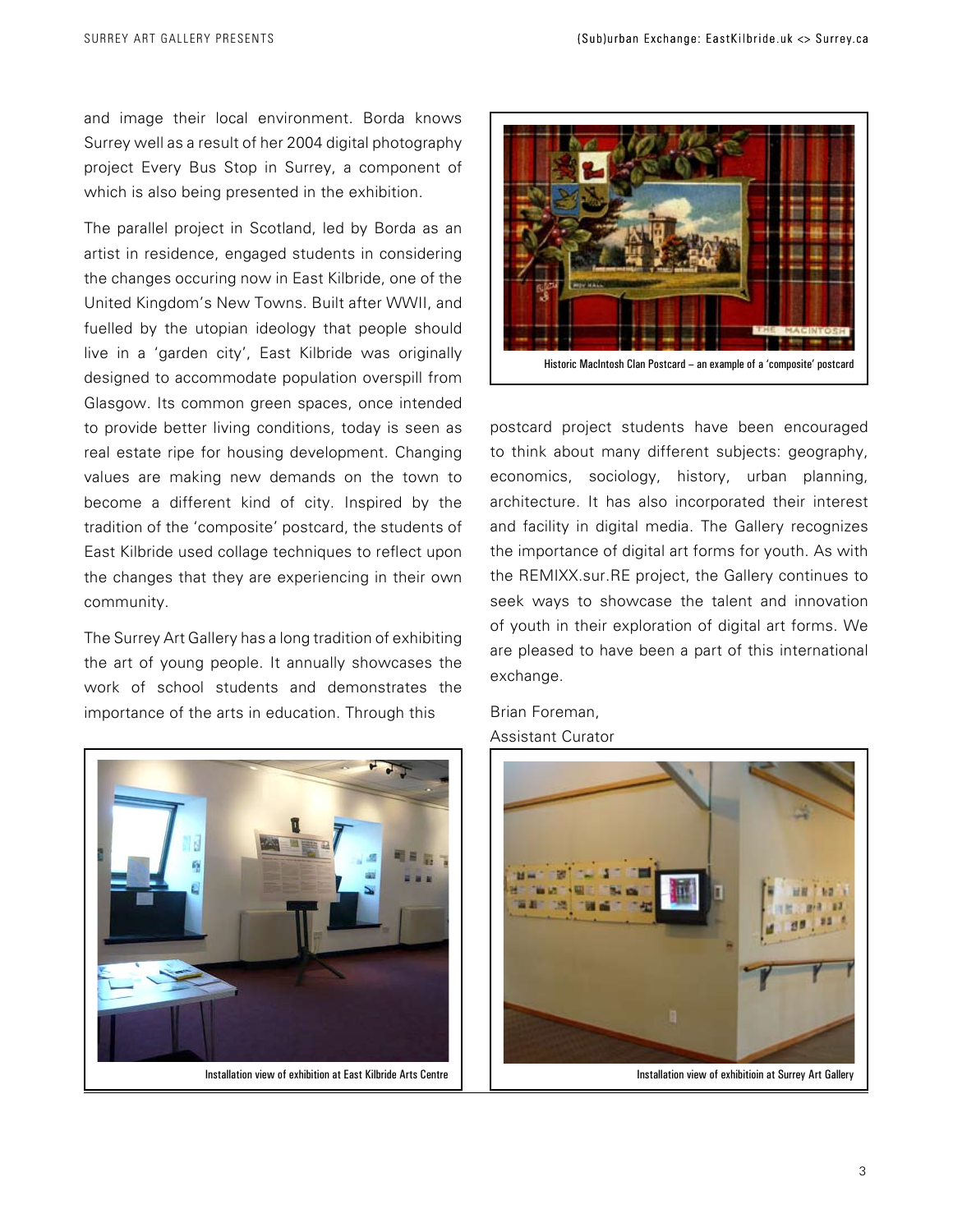# Focusing on the suburban – assigning cultural value

# Defining the Suburban

Assigning cultural worth is complicated. By our nature, we often value what others express. We seek information to affirm our lifestyle choices, and ultimately, where we choose to live. For example, in defining an urban city, we often compare it to major cultural capitals. World class cities are defined against known markers such as population diversity, recognized museums and entertainment areas, shopping districts, schools, and capital wealth. Our comparisons about a place in relation to another being similar, worse or better is also informed by what we have seen, read, or heard. In this way, what might be of value to one person about a city may be valueless to the next. This is more complicated when it comes to assigning value to a suburb.

Possibly the word 'suburb' itself is an issue. A suburb is defined as a satellite area which has developed on the fringes of a larger city. Already in this definition, the suburb is compared to a more resourced urban zone. In assigning the locative term 'suburb' to a place, we are positioning it in terms of a sociopolitical framework. The city has resources and structure, whereas the suburb has basic amenities and loosely structured housing. The fact, that the 'suburb' exists to take on a city's overspill and to manage the excesses of residential, industrial and economic growth, is regularly ignored.

In the UK, the term 'New Town' has been an equally misunderstood concept, much like that of a suburb. Communities in both living situations can feel inferior in terms of civic pride, despite the high visionary and social aims of suburban planners. This lack of pride often negatively impacts how local residents feel about where they live.



Sylvia Grace Borda, photograph of East Kilbride, courtesy of the artist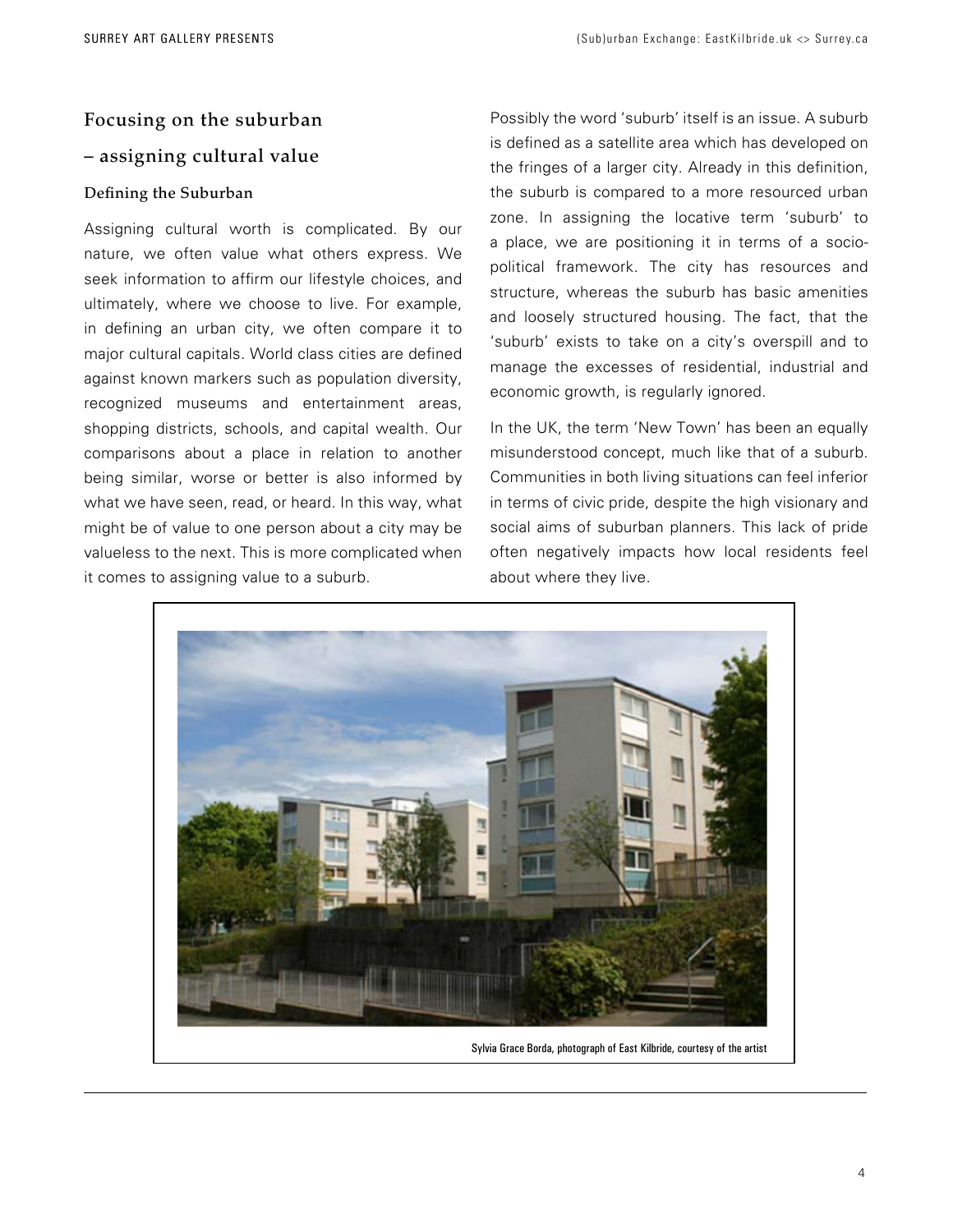What many do not consider is that suburbs and new towns evolve and can transform into cultural locations. When considering the city of Paris, one thinks of it as a world class cultural capital. Many will probably not be familiar with its layout at the turn of the 20th century, but at that time districts IX-XVI were largely comprised of suburban residences (e.g. cottages, farm lands, new housing and lower economic developments).

#### Some background:

East Kilbride was Scotland's First New Town. It was a planned community designed to be a satellite to Glasgow city and founded in 1947. Its status as a 'New Town' has often been linked with stereotypical attitudes of blandness, and often wrongly associated with an overwhelming number of roundabouts and



New highrise apartement building, photograph courtesy of Dana Rowland and Rikki Rebantand

dull architectural buildings. These ideas about former New Towns often inform the public to consider these places as secondary locations for habitation and recreation. This rationale is particularly demarked in the minds of citizens who, when asked to name interesting cities in Scotland, will list other locales with more historical architectural landmarks, natural features and design (typically pre-dating the 1950s). Like Surrey, East Kilbride has been built across agricultural lands, merging older farming villages into its district.

Surrey is Canada's fastest developing city. It occupies 380 square kilometer and is the largest of the metropolitan cities associated within the Lower Mainland district (Vancouver, New Westminster, Burnaby, TriCities, West Vancouver, North Vancouver, Richmond and Delta). With over 3100 houses being built every 6 months, its population and economy are moving rapidly. Similar to East Kilbride, it is in a continual state of renewal and regeneration, seeking to attract new residents, development opportunities, and jobs. Where traditional cities cannot accommodate horizontal and vertical expansion across the land, places like East Kilbride and Surrey can grow due to their parcel assignments, planning regulations, and relatively young civic histories, in contrast to their 'parent' city.

With these younger cities moving forward with continual expansion, older district areas within them are often rezoned for redevelopment. The possibility of an individual witnessing the redevelopment of land parcels several times in their lifetime is high. Where there are open spaces and low density, development is ripe. Older district areas, such as the original village of Whalley in Surrey, are being redeveloped for commercial retail units, shopping, and apartment dwellings. The density of the area will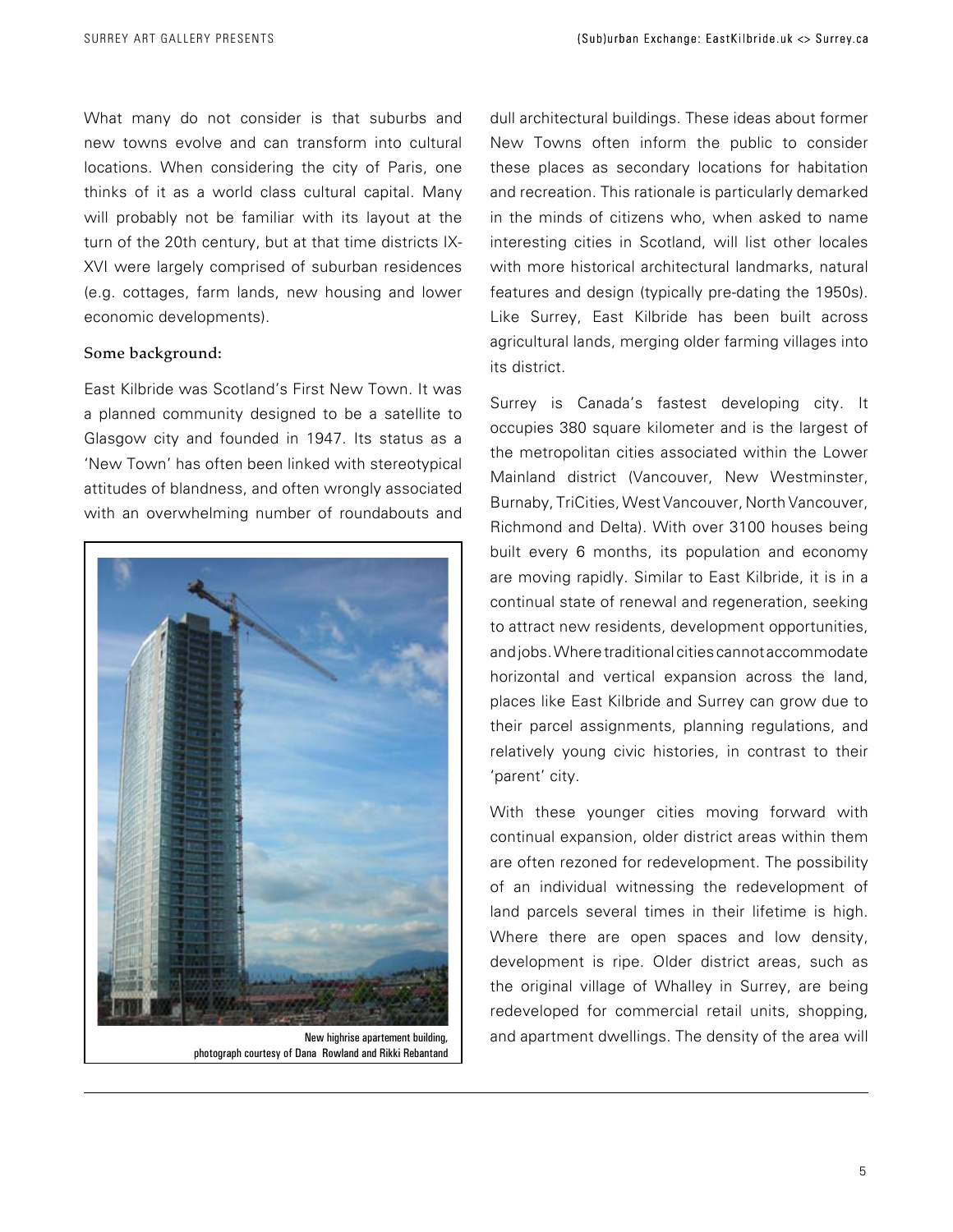increase by 5000x. The physical character, associated histories, and residents will also disappear in this transformation.

In East Kilbride, the city was designed to accommodate primary schools with 2 acres of land and secondary schools with 8 acres. In a utopian era of Modernist urban planning, the schools and community centres were assigned the best parcels of land for development. Schools, halls, and centres, all reside on hills, in valleys, or in viewing corridors. It was thought no one member of the public should benefit, but rather the whole community from these well situated resources. Now 60 years on, capital demands have shifted the market place. Developers have negotiated to build new schools on smaller land parcels, and use remaining grounds for residential units.

In its time, East Kilbride represented a new cultural shift in thinking post World War II. The lofty ideals that drove the planning of the town are manifested in the work of leading architects of the day, such as Sir Basil Spence, Jack Coia, and artists Crosbie,

and of New Town artists Spencer, Harding, Dean, Donnelly and others. Both architects and artists were ready and willing to contribute to the posterity of this fledgling city for the general benefit and welfare of its citizens, although none of these aspirations remain well chronicled or even discussed. As a result, some of the finest examples of Modernist architecture and public art have become susceptible to vandalism, neglect and abandonment.

A substantial part of Surrey's housing follows the same chronological development times to East Kilbride. Until recently, the Surrey landscape was dominated by 1940s cottage-style and post war homes, farms, and a mix of Modernist residential family units developed from the mid-1950s to 1970s. While no particular architectural firms are readily associated with Surrey's early growth, the city did sustain a focus on residential development over the last 50 years. The "Vancouver special" referred to box-like houses dominating the landscape during the 1970-80s and demarked a cultural shift in housing. These houses were characterized

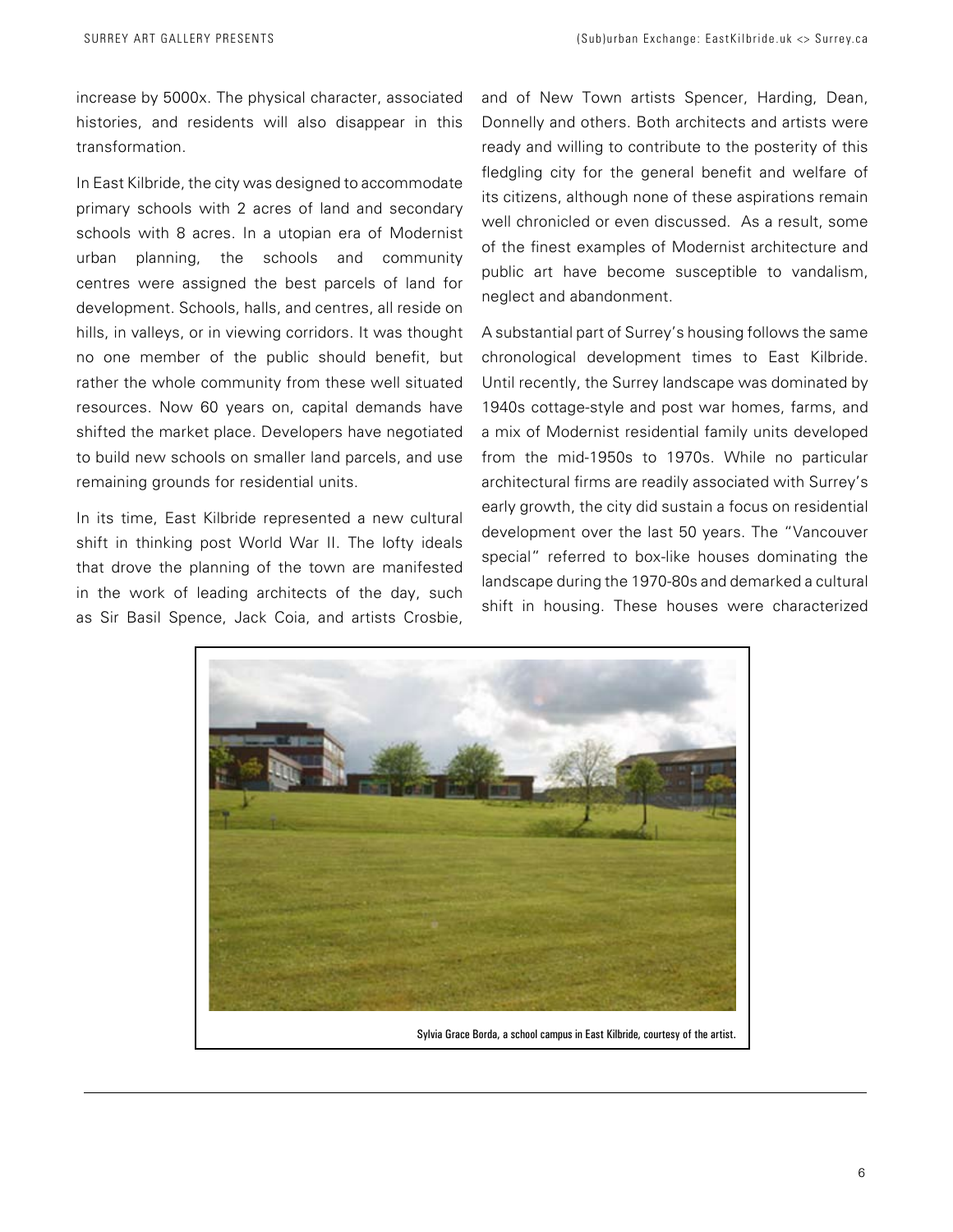

by white stucco, low pitched roofs, second floor front balconies, and large square footage floor plans. They were seen as desirable by incoming immigrant communities who demanded more living space than garden allocations. All of these homes, from pre-war to contemporary box style, once prevalent in Surrey are now becoming scarce. Much like the situation for East Kilbride schools, the land on which these units reside is seen as lucrative; and the resulting redevelopment has not considered the recording or conservation of older structures.

While change is inevitable – a social awareness can create a continuity and 'memory' about how landscapes have been and have changed. Interestingly, both East Kilbride and Surrey have few photo documents, postcards, or tourist ephemera to promote the city among local residents and visitors. As a result, East Kilbride residents are left to assign their town with images synonymous with Scotland's historic and medieval past rather than with its own recent history associated with Modernist social urban development.

In Surrey residents are exposed to ephemera mainly related to Vancouver and other spots of natural beauty in the province, despite the city sustaining well over 400 urban parks and several nature reserves.

# (Sub)urban Exchange:

In the exhibition, (Sub)urban Exchange: East Kilbride.uk <> Surrey.ca, the two cities of East Kilbride (Scotland) and Surrey (Canada) partnered together to form a cultural exchange through postcards and to illustrate the cultural dynamics of each locale.

This unique partnership was also based on several mutual objectives, namely:

- i. Give participating communities the ability to respond to their environment before it changes;
- ii. Raise the profile of the legacy new cities play in the continued relevance to the community fabric and surrounding geographic areas;
- iii. Celebrate cities which don't have contemporary postcards of their own area;
- iv. Initiate a cross cultural exchange to commemorate East Kilbride's 60th Anniversary celebrations (1947-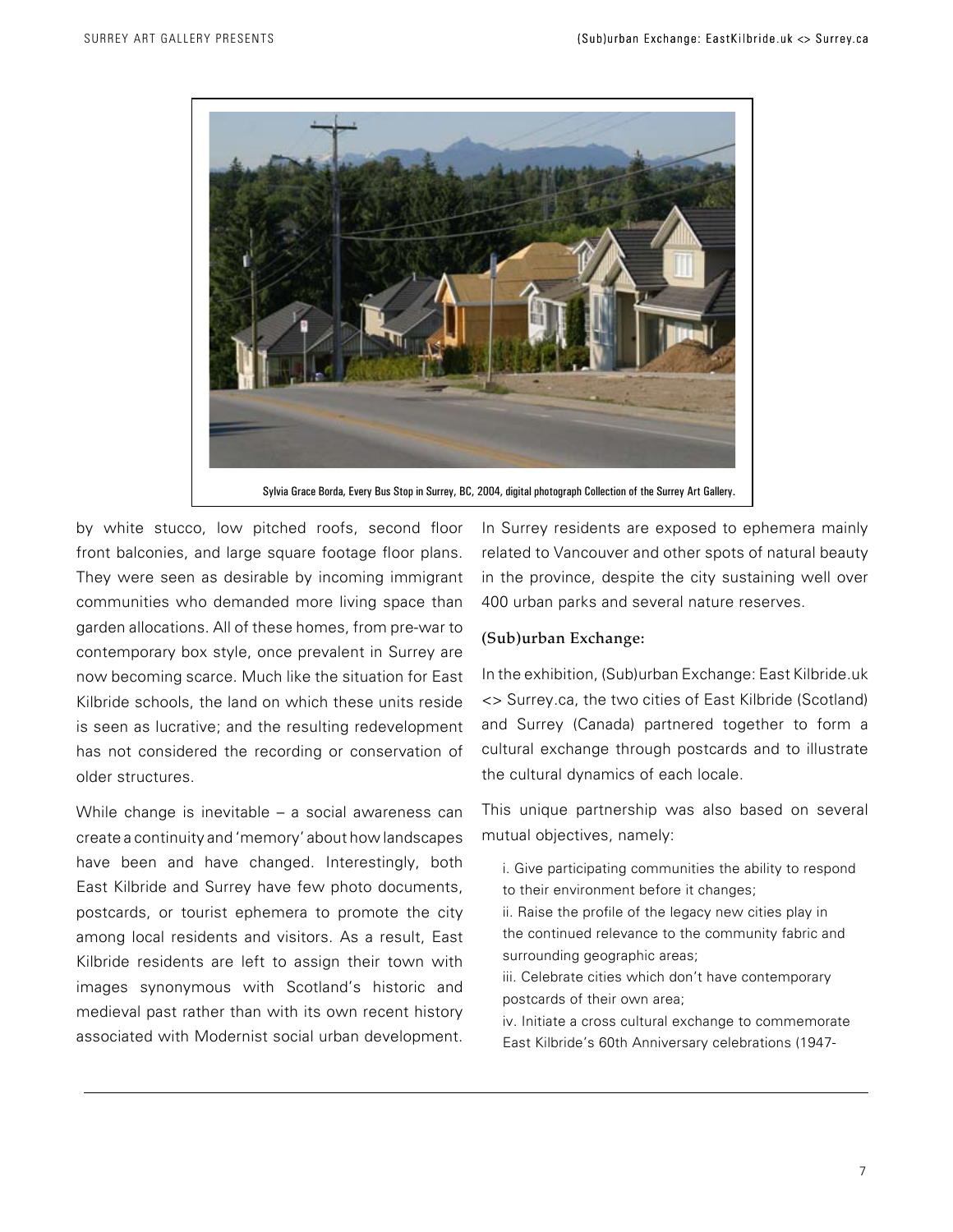2007) and its ties to Canadian heritage (nearly 4.5 million Scots left for Canada in the last century);

v. Create a public community archive and artwork made by residents.

The main exhibition work involved both East Kilbride and Surrey school students and their participation in workshops led by community, visual art and architectural experts who provided the students with an opportunity to foster dialogue about what makes their new urban areas unique.



photograph courtesy of Monjot Deol and Alex Nguyen

As an integral part of the workshops, students took digital photographs and edited the results to create their own pictorial postcards illustrating where they live, hang out, go to school and other favourite places. Completed cards were written to include personal messages and interests.

This exchange between the two urban centers also supported a real dialogue, allowing students to share their stories, anxieties, and thoughts about what it means to live somewhere often defined as a non-place by residents from larger and more historic metropolitan areas. Importantly by encouraging dialogue with

International partners, students and the communities learned how their own urban development is similar to others elsewhere.

# So why a postcard project?

The collective exhibition of postcards documents what is best about these cities in the words of its young residents. The postcard itself is an easily recognizable form to carry these messages – with picturesque view on the front and text on the back.

The medium of the postcard further shapes how we show our landscape and 'ourselves' regardless of where we live in a very tangible way. For instance, the handmade postcards readily and neatly represent subjects that are intrinsic to our own ideals of lifestyle; e.g. by illustrating concise scenes from shopping, visiting friends, cars, highways, buildings, food, leisure, etc.

As a historic fact - during the golden age of postcard distribution and printing from 1898 to 1918, North Americans and Europeans sent and collected millions of colourful cards. By 1908 sending and receiving picture postcards was like emailing digital photos across the net. By 1913 more than 968 million postcards were being sent every year in the United States. This output doubled almost every six months and far out numbered the US population by some 6 times.

Postcards served as souvenirs, introduced people to distant geographies, new cultures, changing cityscapes and topography, historical events, became time capsules of postal history, fostered architectural appreciation, stimulated debate on social issues and, of course, kept people in touch with each other.

The original use of the postcard at the turn of the century as a medium for personal correspondence and for cultural exchange, works as a framework for this project. Remarkably in an age of email, the postcard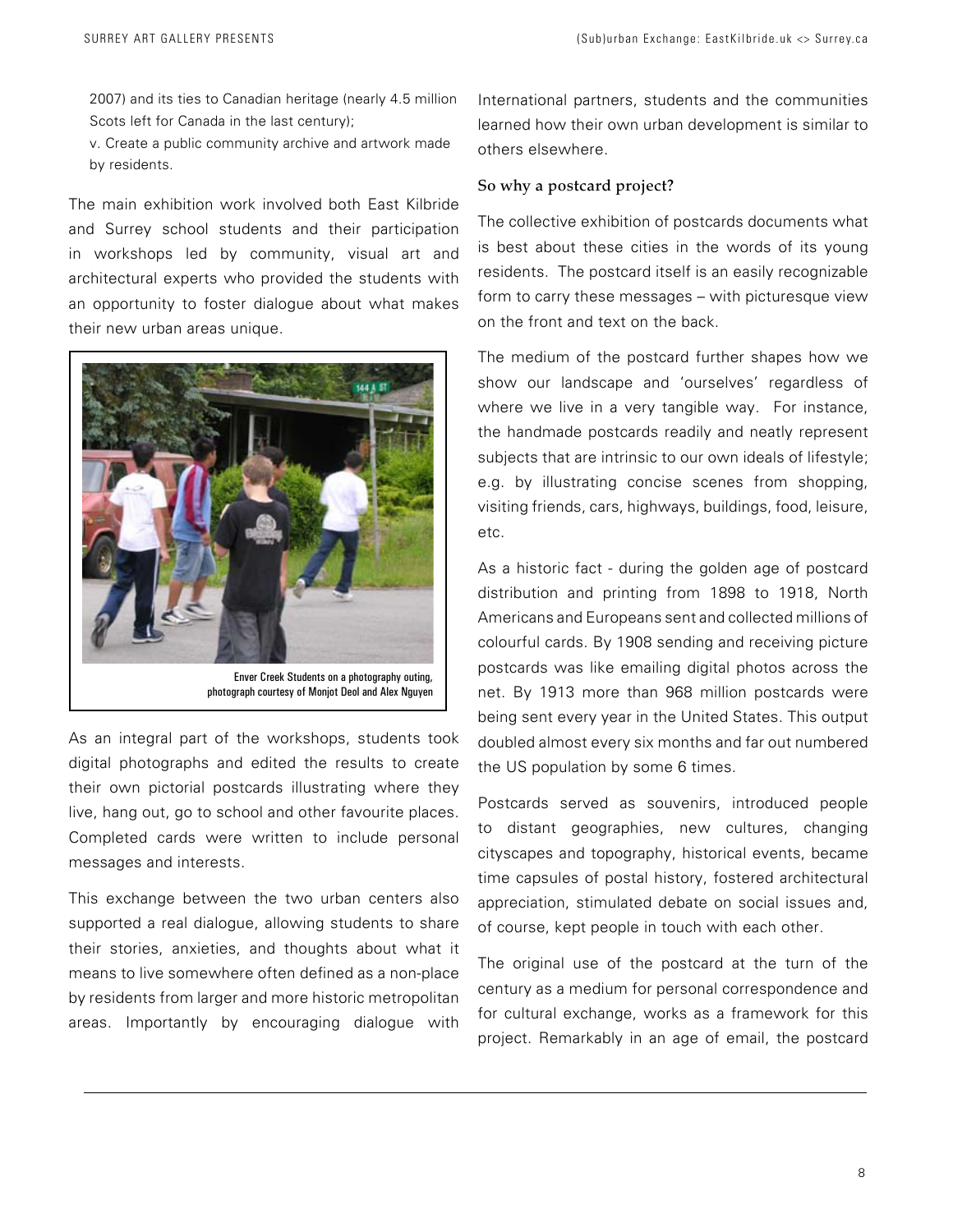continues to be a tangible message carrier. The commercial success of Nick Bantock's Griffin and Sabine postcard book [1991] and other recent coffee table postcard anthologies have re-introduced this medium as a powerful means to tell stories and reflect on our shared past visual histories.

It is such a pervasive form that artists have extended its purpose in an act of visual irony. For instance, American photographer, Stephen Shore created a sequence of 9 colour postcards of Amarillo, Texas. Throughout 1971, Shore placed his banal landscape works into souvenir postcard racks during his travels without notifying store owners of his actions. Whether or not Stephen Shore's experiment worked and/or the 'intruder' postcards were picked up by shop owners or bought by the public is not known. However, Shore's work visually addressed how the underdog town could be part of our cultural consciousness, not unlike the (Sub)urban Exchange project.

In the exhibitions hosted by the Surrey Art Gallery in Canada and by the East Kilbride Arts Centre in Scotland, viewers could become similarly reacquainted with their own town centres and can read stories and see images which define and reclaim their towns and communities. On a more universal level, the postcard format offers readers an intimate way to reflect on what has been written and supports our age old fascination about a sense of place, as well as our interest in valuing what others have expressed.

For those guests visiting the exhibition, we trust you have enjoyed the cards from East Kilbride, Scotland and Surrey, Canada - As the age old phrase exclaims - 'Wish you were here!"

We also hope that you won't now need a reason to send a postcard – and we hope that by creating a postcard of your own might be reason enough.

Sylvia Grace Borda, Project Artist

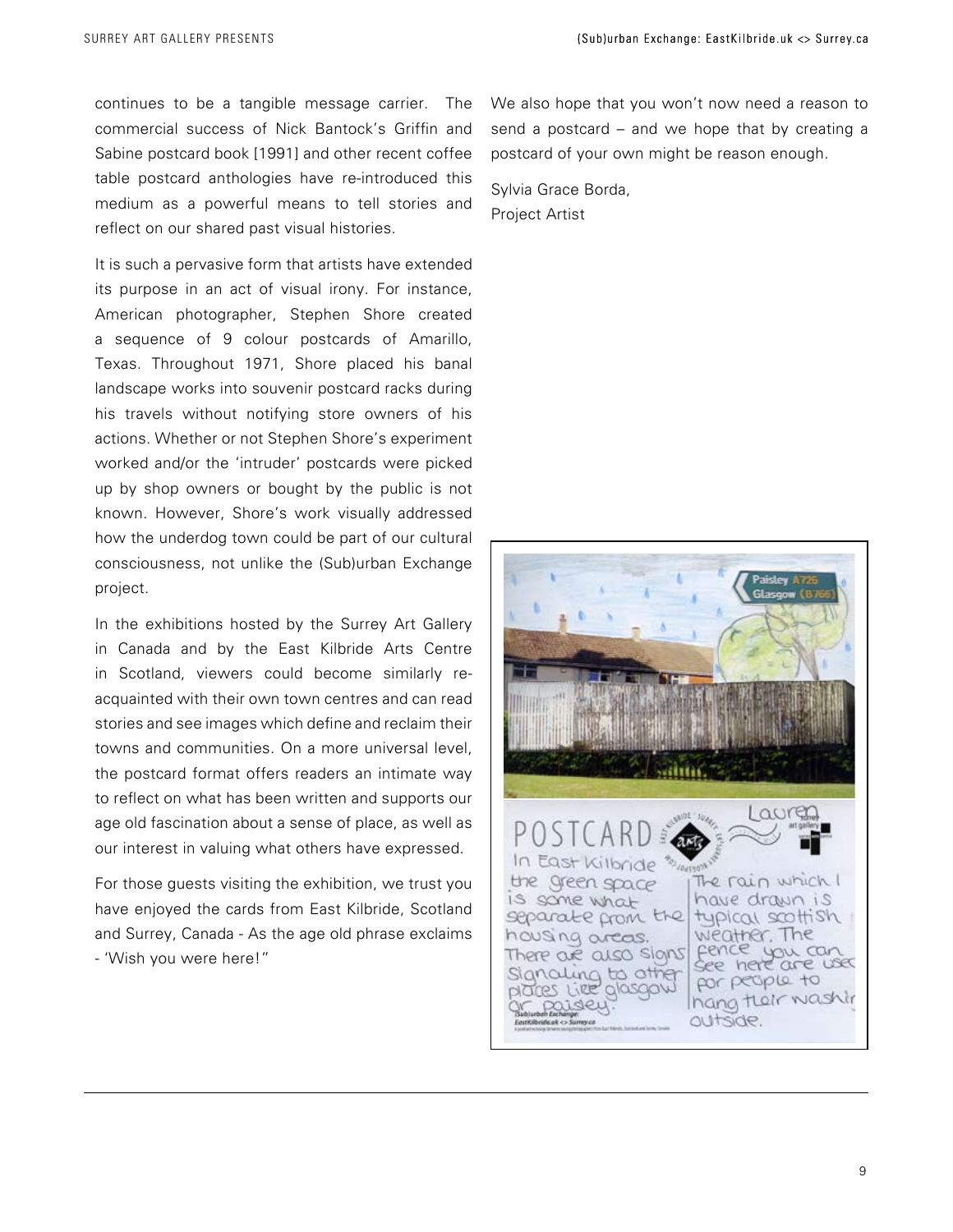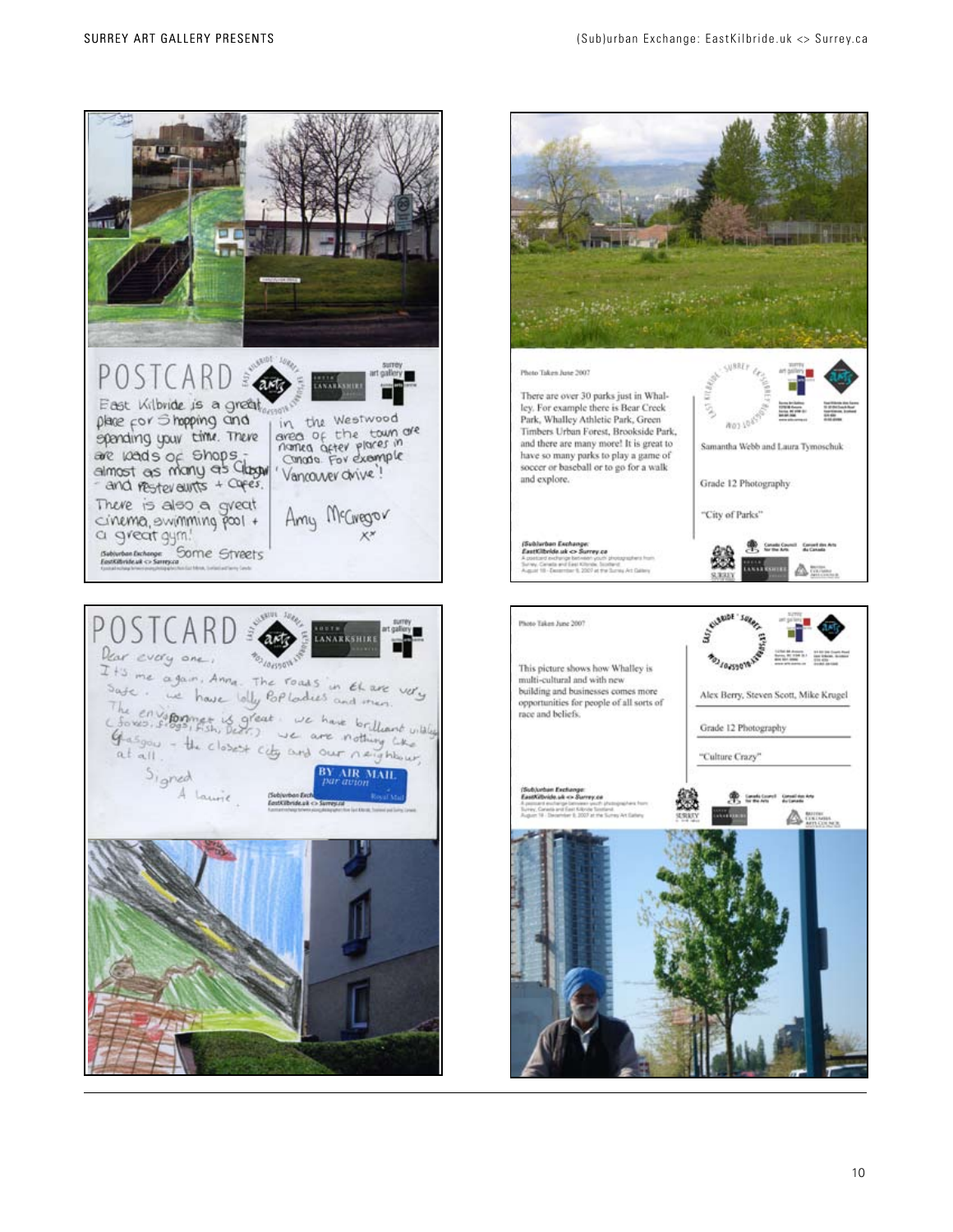# Focus on the Whalley Town Centre

The Whalley District photographed by junior and senior students of Enver Creek Secondary gives added significance to this place, its nature, view, and scenery and can radiate out into any number of meanings from a nostalgic and popular vista, to a complex social construction of a produced space.

Students were to photograph Whalley from outside perspectives finding connections between land and people and what people do there. They were to walk, drive and look at any area of Whalley, then gather images of – surfaces, buildings, people and objects capturing the pictorial or the picturesque, keeping in mind, that some of their images will be preserved in a postcard. Photographing Whalley was initiated as a collaboration with Sylvia Grace Borda, artist in residence in East Kilbride, Scotland who has been engaging students to archive and document that suburb, a location that, like Whalley, is undergoing a similar transformation of rapid suburban development. This project was included in the curriculum of a Photo Design 12 course that I had written for the district of Surrey. It was also incorporated into the content of an Information Communication Technology course I was teaching at the time thus involving 50+ grade eight students to also photograph Whalley.



View of 88 Avenue, west of the Surrey Arts Centre, photograph courtesy of Samantha Webb and Laura Tymoschuk



Students touring Fred Herzog exhiibition at the Vancouver Art Gallery

Many of the students were introduced to the concept of archiving a place by first viewing the Herzog exhibition at the Vancouver Art Gallery ("VAG"), an exhibition of photographs documenting parts of Vancouver in the 50's and 60's. This photographic exhibition was fine art photography showing images of people, buildings and street life of Vancouver which have changed significantly as we view these same locations today. This show at the VAG was a jumping point for many students, helping them to grasp the concept of photographing a specific place at a particular time.

As they photographed images of their choosing they have captured Whalley in its moment of transition. The vision of Whalley's future is to be bigger than downtown Vancouver with skytrain links throughout Surrey and Langley. These students were archiving Whalley's unique characteristics from lived experience, its nature, culture and history that shapes its landscape and place before these big changes take place.

These students worked independently and/or in small groups to photograph their digital images. Their body of work communicates an understanding of, or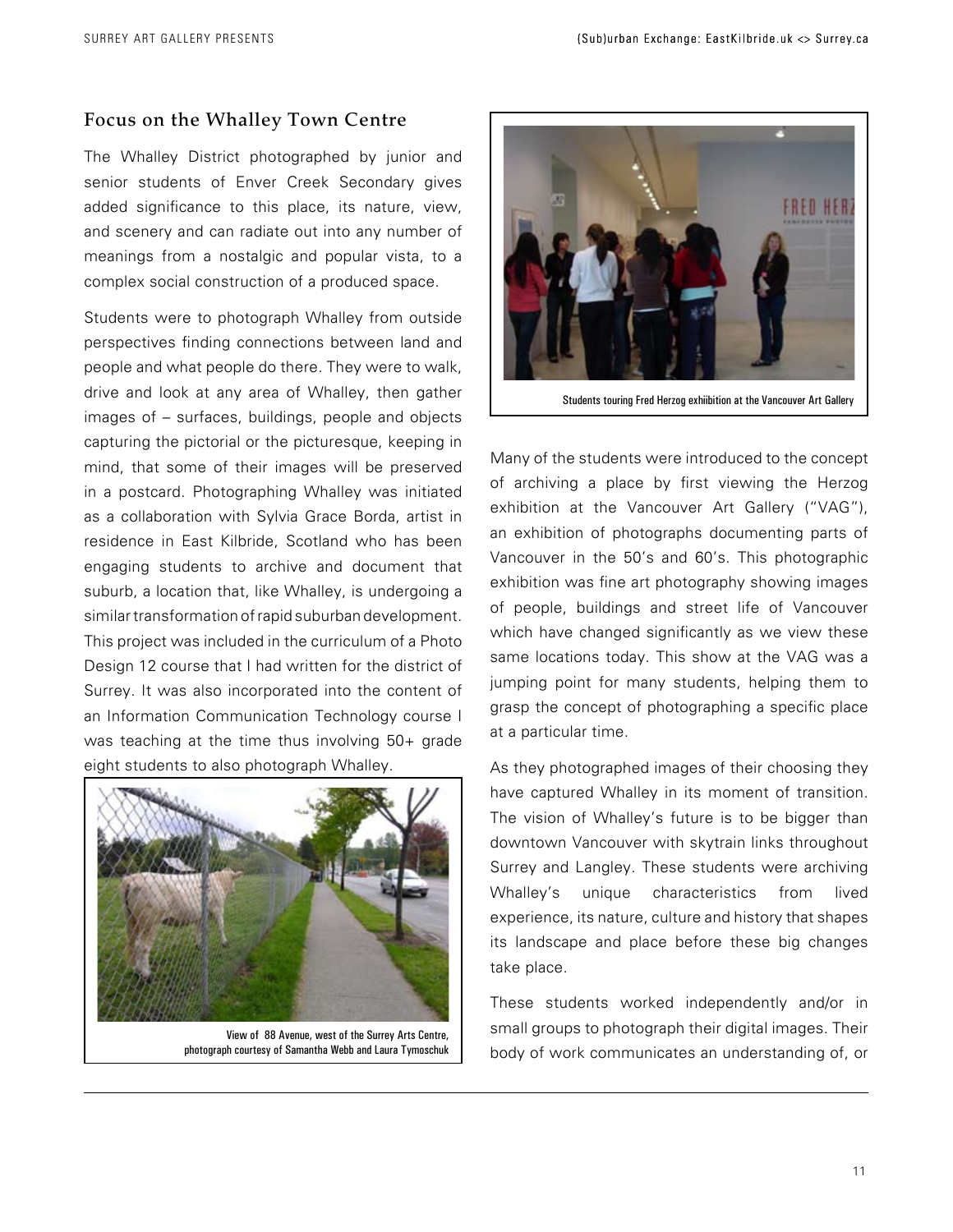response to (thoughts, feelings and ideas) associated with what they witnessed and what they investigated. Each time a student would photograph the streets they walked they ultimately changed their relationship to them. Some students commented on their initial fears of the unknown and the challenges of not being intrusive, to expressing excitement at discovering things they did not know about. One student described her impressions of Whalley through the eyes of her father who accompanied her to areas that were a part of her father's childhood. A number of students said they captured the "wildlife" on one street of the socalled drug culture and homeless. So some of these images are archiving the student's parent's memories while others are documenting the variance of street life today.

This image gathering experience of photography production will prepare these students to orient their work for presentation and/or exhibition. This process enables the students to find meaning in their work that extends to their community and to their own history in the making. The significance of their efforts may not be perceived by them for years to come but as we witness the intended changes to Whalley their images over time will constitute a body of work that archives a place that has been radically altered.

Laura Hackett, Enver Creek Secondary School